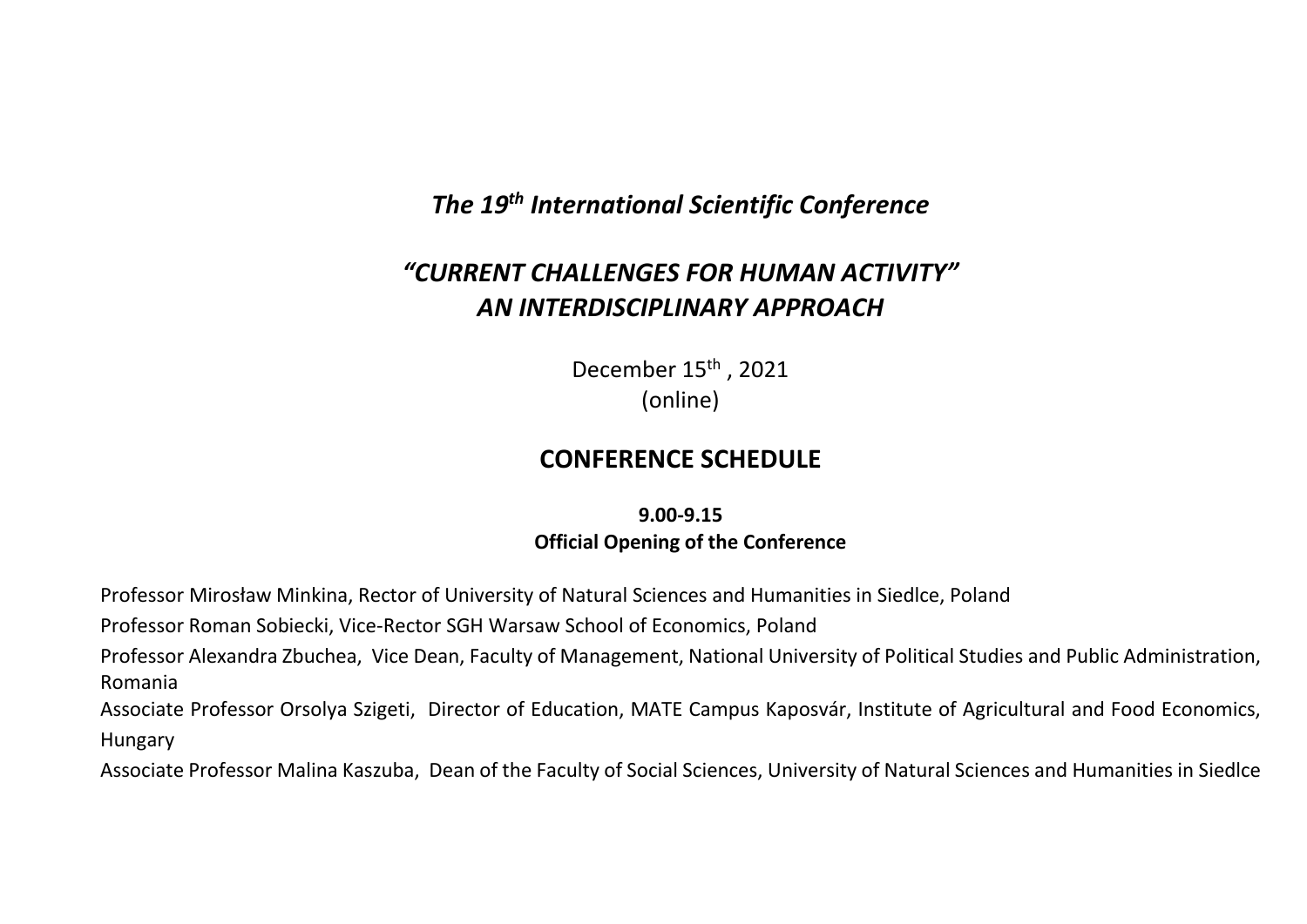## **SESSION 1 9.20 - 12.20 MARKETING AND MANAGEMENT IN COVID-19 ERA**

Leading: Associate Professor Orsolya Szigeti, Ola Bareja-Wawryszuk, PhD

| $\mathbf{1}$ . | THE IMPACT OF "EDUCATIONAL APPROACHES IN CYPRUS DURING<br><b>COVID-19 RESTRICTIONS: IMPLICATIONS TO HIGHER EDUCATION</b><br>ORGANISATIONS". (EN) | CHRISTODOULIDES COSTAS, DIRECTOR OF<br><b>RESEARCH</b>                      | ALEXANDER COLLEGE, ALEXANDER RESEARCH CENTRE,<br><b>CYPRUS</b>                     |
|----------------|--------------------------------------------------------------------------------------------------------------------------------------------------|-----------------------------------------------------------------------------|------------------------------------------------------------------------------------|
| 2.             | THE IMPACT OF CONSUMERS INCENTIVES TOWARDS GREEN<br><b>PRODUCTS PURCHASE INTENTION</b>                                                           | PROF. TORNIKE KHOSHTARIA AND ARIAN<br><b>MATIN</b>                          | UNIVERSITY GEOMEDI, GEORGIA                                                        |
| $\mathbf{3}$   | RISK-ORIENTED APPROACH IN THE SYSTEM OF INTERNAL AUDITING<br><b>FOR SUSTAINABLE BUSINESS</b>                                                     | PROF. SVETLANA LEVYTSKA,                                                    | NATIONAL UNIVERSITY OF WATER AND ENVIRONMENTAL<br>ENGINEERING, UKRAINE             |
| 4.             | THE IMPACT OF THE CONSTRUCTION MARKET ON THE ECONOMIC<br><b>SECURITY OF UKRAINE</b>                                                              | PROF. OLHA PAVELKO,                                                         | NATIONAL UNIVERSITY OF WATER AND ENVIRONMENTAL<br>ENGINEERING, RIVNE, UKRAINE      |
| 5.             | ENVIRONMENTAL MANAGEMENT ACCOUNTING OF THE BUSINESS<br><b>ENTITY</b>                                                                             | PROF. OLHA OSADCHA,                                                         | NATIONAL UNIVERSITY OF WATER AND ENVIRONMENTAL<br>ENGINEERING, UKRAINE             |
| 6.             | IN SEARCH OF RESILENT FOOD SUPPLY CHAIN DURING COVID-19<br>PANDEMIC. THE CASE OF SPAIN (EN)                                                      | ASSOC. PROF. ANNA ZIELIŃSKA-CHMIELEWSKA                                     | POZNAŃ UNIVERSITY OF ECONOMIC AND BUSINESS, POLAND                                 |
| 7.             | CHALLENGE TO THE ORGANIZATION OF DIFFERENT HEALTH CARE<br><b>USERS</b>                                                                           | <b>PROF. ELVIRA KUHN</b>                                                    | <b>TRIER, GERMANY</b>                                                              |
| 8.             | SLOW THINKING OR THE ART OF NETWORK THINKING (EN)                                                                                                | ANNA PIEKARCZYK PHD, SZYMON STROJNY                                         | HIGHER SCHOOL OF LOGISTICS, POLAND                                                 |
| 9.             | NEWS VALUES IN THE DIGITAL AGE. THE NEW INFORMATION<br>l SELECTION MODEL INFLUENCED BY ALGORITHMS                                                | <b>MIHAI BELU</b>                                                           | THE NATIONAL UNIVERSITY OF POLITICAL STUDIES AND<br>PUBLIC ADMINISTRATION, ROMANIA |
| 10.            | THE COVID-19 PANDEMIC AS A CHALLENGE FOR MANAGERS OF<br>PRIVATE AND PUBLIC ORGANIZATIONS;                                                        | MARINA SHEINKMAN AND ANASTASIIA<br><b>DZHARAGETTI</b>                       | BALTIC INTERNATIONAL ACADEMY, RIGA, LATVIA                                         |
| 11.            | THE INFLUENCE OF THE SARS-COV2 PANDEMIC ON HOUSING LOANS<br>IN BUCHAREST (EN)                                                                    | ALEXANDRA CIOCLU, MA, DR STUDENT,<br>CAMELIA TEODORESCU, BA CRISTIAN CAZACU | UNIVERSITY OF BUCHAREST, ROMANIA                                                   |
| 12.            | ETHICAL CREDITWORTHINESS ASSESSMENTS PRACTICES AS MEANS TO<br><b>ENSURE THE SECURITY OF BANKING INFRASTRUCTURE (EN)</b>                          | RĂZVAN-ȘTEFAN BUNCIU, BA                                                    | NATIONAL UNIVERSITY OF POLITICAL STUDIES AND PUBLIC<br>ADMINISTRATION, ROMANIA     |

**DISCUSSION**

12.20-12.40 BREAK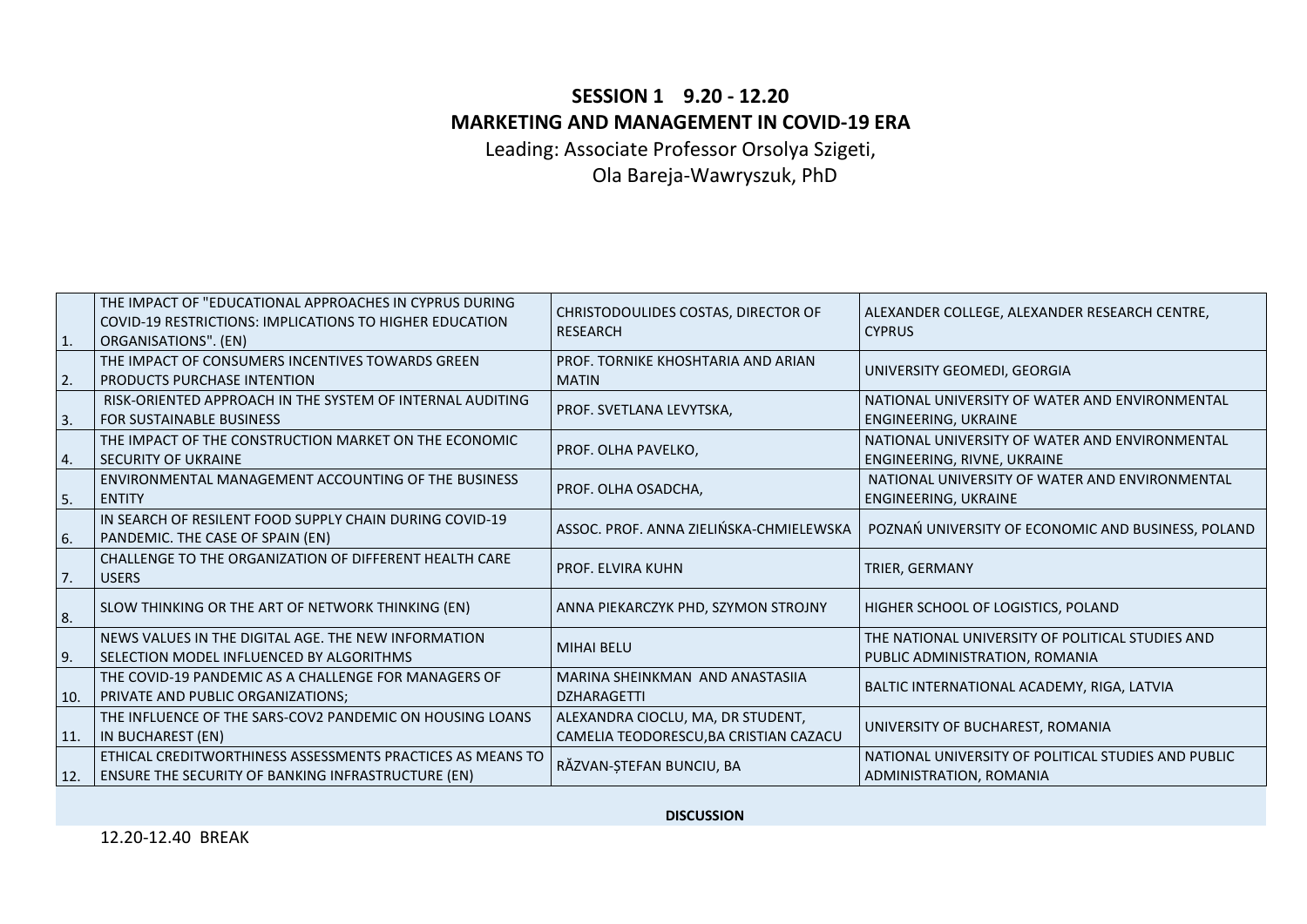#### **SESSION 2 12.40 - 15.00**

#### **ENSURING THE SECURITY IN COVID-19 ERA**

Leading : Associate Professor Barry Keane Bartłomiej Suchodolski, PhD

| $\mathbf{1}$ . | TERRORIST THREATS IN THE ERA OF THE COVID-19 PANDEMIC                                                               | MARTA SARA STEMPIEN, PHD                            | UNIVERSITY OF NATURAL SCIENCES AND HUMANITIES,<br>SIEDLCE, POLAND            |
|----------------|---------------------------------------------------------------------------------------------------------------------|-----------------------------------------------------|------------------------------------------------------------------------------|
| 2.             | THE EDUCATION REVOLUTION IS A MUST. TECHNOLOGY IS THE KEY.<br> (PL)                                                 | WACŁAW WYKRYTOWICZ, R&D DIRECTOR                    | <b>GAMFI, POLAND</b>                                                         |
| 3.             | ADRESSING IMIGRATANTS` INTEGRATION IN AN EMIGRATION<br>COUNTRY - ROMANIA (EN)                                       | LIVIA DANA POGAN, PHD                               | LUCIAN BLAGA UNIVERSITY OF SIBIU                                             |
| 4.             | KULTURA BEZPIECZEŃSTWA ZDROWOTNEGO STUDENTÓW W CZASIE<br>  PANDEMII COVID-19, (PL)                                  | JOANNA WAŻNIEWSKA, PHD                              | UNIVERSITY OF NATURAL SCIENCES AND HUMANITIES,<br>SIEDLCE, POLAND            |
| 5.             | CURRENT CHALLENGES IN THE EUROPEAN YOUTH POLICY (EN)                                                                | RUXANDRA ANDREEA ȚUȚUIANU, MA, DR<br><b>STUDENT</b> | <b>SNSPA BUCHAREST</b>                                                       |
| 6.             | COVID-19 PANDEMIC AND THE SAFETY OF PRISON OFFICERS AND<br>  INMATES - CHANGES AND RISKS. (PL)                      | ADRIANA DRÓŻDŻ, MA, DR STUDENT                      | UNIVERSITY OF NATURAL SCIENCES AND HUMANITIES IN<br>SIEDLCE, POLAND          |
| 7.             | PROACTIVE MINDSETS AS TOOLS FOR BUILDING RESILIENCE DURING<br>THE COVID-19 INFODEMIC                                | <b>GEORGE-SORIN MAMARIN, MA</b>                     | UNIVERSITY OF BUCHAREST - FACULTY OF BUSINESS AND<br>ADMINISTRATION, ROMANIA |
| 8.             | CRYPTOCURRENCY AND TOKEN ATTRIBUTION IN NFT METAVERSE<br>  STARTUPS (EN)                                            | KONRAD SZCZUKIEWICZ, MA, DR STUDENT                 | DOCTORAL SCHOOL UEK, CRACOW, POLAND                                          |
| 9.             | THE IMPACT OF THE CORONAVIRUS PANDEMIC ON THE SOCIAL<br>  SECURITY OF POLES - A DISCURSIVE IMAGE OF THE POLICE [PL] | MAGDALENA RUDNICKA, PHD                             | SIEDLCE UNIVERSITY OF NATURAL SCIENCES AND HUMANITIES                        |

**DISCUSSION**

15.00 - 15.20 BREAK